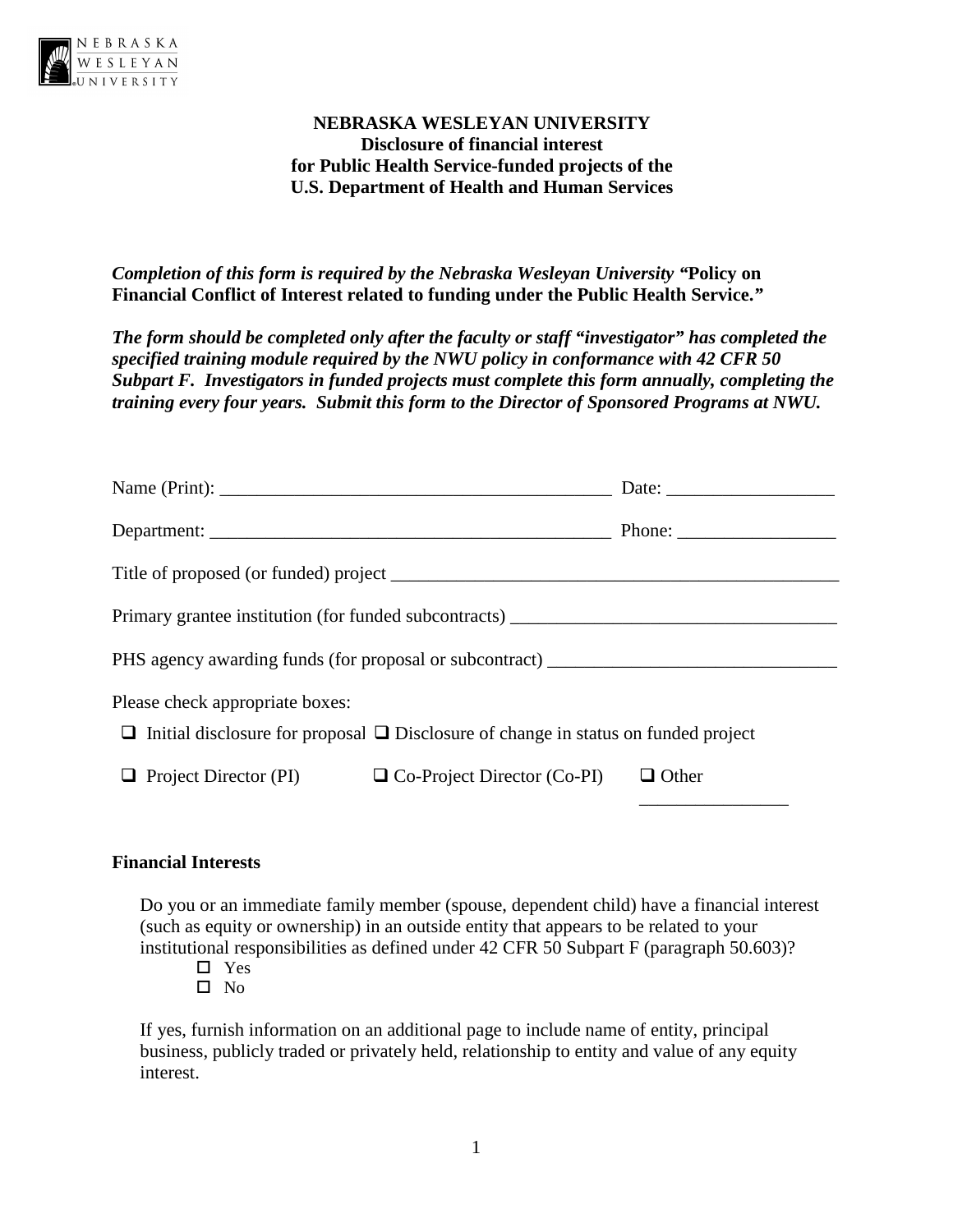#### **Remuneration from Outside Entities**

In the past 12 months have you or an immediate family member received remuneration or payment from an outside entity that appears to be related to your institutional responsibilities as defined by 42 CFR 50 Subpart F paragraph 50.603?

- □ Yes
- $\square$  No

If yes, furnish information on an additional page to include name of entity, principal business, whether publicly traded or privately held, type of remuneration and amount.

# **PHS Travel Disclosure**

Investigators receiving PHS funding must disclose any reimbursed or sponsored travel that is related to their institutional responsibilities which was covered by an entity other than a federal, state, or local government agency, institution of higher education, academic teaching hospital, medical center or research institute affiliated with an institution of higher education.

Do you have travel to report as described above?

- □ Yes
- $\square$  No

If yes, furnish information on an additional page to include purpose of trip, sponsor/organization, destination, duration, and the relationship to the PHS-funded research. Provide the known or estimated monetary value.

# **Conflict of Interest Training**

Investigators on PHS-funded projects must complete training on conflict of interest regulations once every four years. Training must be completed at the Financial Conflict of Interest website and result in a certificate which should be attached to this form upon initial completion.

See<http://grants.nih.gov/grants/policy/coi/tutorial2011/fcoi.htm>

- $\Box$  A new certificate of completion for FCOI training is attached, dated \_\_\_\_\_\_\_\_\_\_\_.
- $\Box$  My prior training resulted in a certificate of completion dated \_\_\_\_\_\_\_\_\_\_\_\_\_\_.